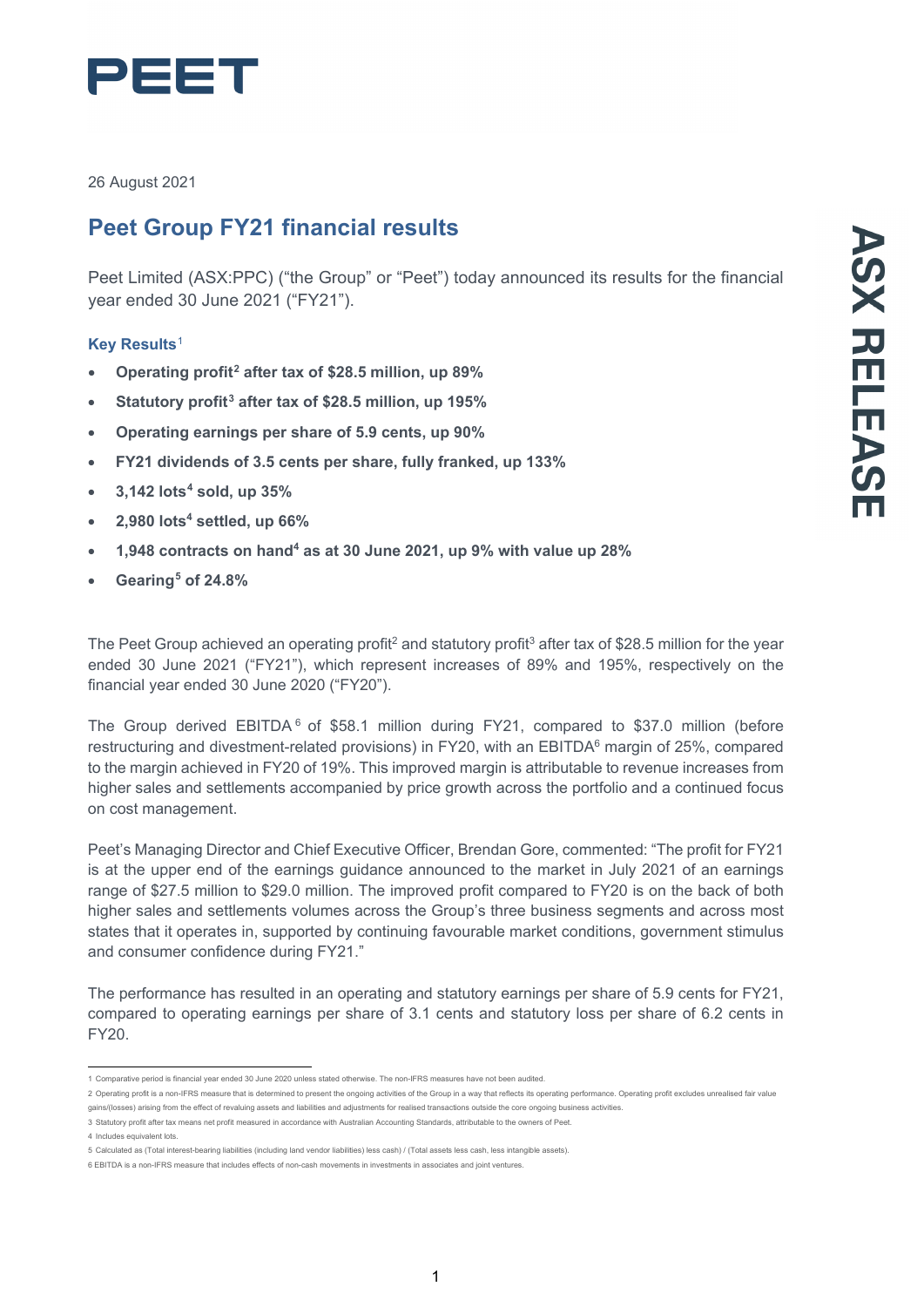

The Group's focus on prudent capital management allowed it to proactively implement capital management initiatives in response to COVID-19. This focus has continued, allowing it to release, develop and construct its products in response to the increased demand from customers around the country.

"While business practices normalised across the majority of the country in the first half of FY21, Melbourne continued to be subject to significant disruption resulting from COVID-19-related lock downs. While sales and settlements from our Victorian portfolio remained solid and market conditions resilient, the Group continued to prioritise the safety and wellbeing of its Victorian employees, who have demonstrated enormous character and resilience," said Mr Gore.

# **Operational highlights**

The Group achieved 3,142 sales<sup>[7](#page-1-0)</sup> (with a gross value of \$858.8 million) for the full year across its Funds Management, Development and Joint Venture projects, representing an increase of 35% on the number of sales achieved in FY20.

"Sales in 2H21 continued the positive momentum experienced during 1H21 and have continued to improve during the first quarter to date of FY22," said Mr Gore.

The Group achieved 2,980 settlements<sup>7</sup> for the full year across its Funds Management, Development and Joint Venture projects, representing an increase of 66% compared with FY20.

At 30 June 2021, there were 1,948 contracts on hand<sup>7</sup>, with a gross value of \$546.6 million, compared with 1,786 contracts on hand<sup>7</sup> with a gross value of \$427.7 million at 30 June 2020. This represents an increase of 9% in contracts on hand<sup>7</sup> and a 28% increase in contract value, providing a positive momentum into FY22.

# **Capital management**

The Group continues to apply a prudent focus on capital management and its gearing<sup>[8](#page-1-1)</sup> as at 30 June 2021 was 24.8% (30 June 2020: 28.8%) and within its target range of 20% to 30%.

At 30 June 2021, the Group had net interest-bearing debt<sup>[9](#page-1-2)</sup> (including Peet Bonds) of \$203.9 million, compared with \$235.3 million at 30 June 2020.

Peet enters FY22 with cash and debt facility headroom of \$175.1 million as at 30 June 2021 and a weighted average debt maturity of over three years. It has the capacity to accelerate delivery of product to meet the material increase in demand following the introduction of Government stimulus.

"Gearing<sup>8</sup> during FY22 is expected to be at the upper end of the 20% to 30% target range due to the significant level of construction activity anticipated to be undertaken," said Mr Gore.

During FY21, Peet:

extended its on-market share buy-back of up to 5% of its issued ordinary shares for a further 12 months to 30 August 2022; and

<span id="page-1-1"></span><span id="page-1-0"></span><sup>&</sup>lt;sup>7</sup> Includes equivalent lots.<br><sup>8</sup> Calculated as (Total interest-bearing liabilities (including land vendor liabilities) less cash) / (Total assets less cash, less intangible assets).<br><sup>9</sup> Including net debt of syndicates c

<span id="page-1-2"></span>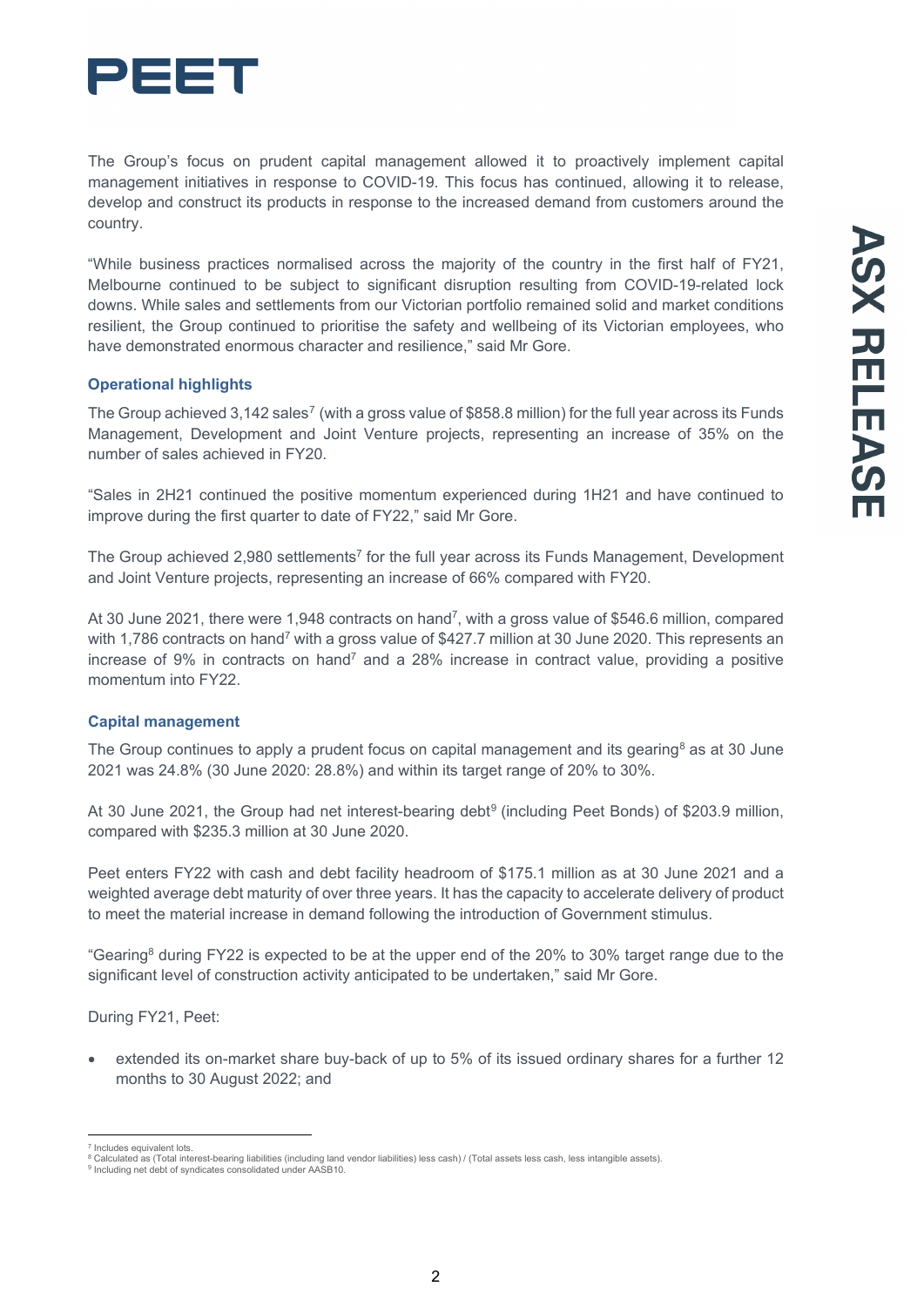

• refinanced \$100 million of five-year fixed rate bonds (ASX:PPCHA) via the issue of \$75 million, five and a quarter year floating unlisted notes and a \$25 million increase in its senior bank debt facilities, resulting in an increase in the weighted average debt maturity and a reduction in the weighted average cost of borrowing.

### **Dividends**

Subsequent to year end, the Directors declared a final dividend for FY21 of 2.5 cent per share, fully franked. This brings the total dividend for FY21 to 3.5 cents per share. This compares to the FY20 dividend of 1.5 cents per share, fully franked. The final FY21 dividend is to be paid on Monday, 11 October 2021, with a record date of Friday, 17 September 2021.

#### **Group strategy**

Key elements of the Group's strategy for the year ahead and beyond include:

- continuing to leverage its large-scale national portfolio to further improve returns by:
	- o accelerating production to meet current demand and increasing operating cash flows;
	- o continuing to focus on improving project returns and operating margins through efficient master planning, affordable product development, cost reduction initiatives and efficient allocation of capital; and
	- o continuing to balance the portfolio between land and built form projects, increasing the weighting to east coast markets and remaining focussed on the right product in the right markets;
- continuing to assess capital recycling opportunities by:
	- $\circ$  assessing further divestment opportunities to maximise market cycles to unlock value where appropriate;
	- o continuing to develop Funds Management/Joint Venture initiatives with existing and new capital partners; and
	- o evaluating "super lot" opportunities within the portfolio; and
- considering selective acquisitions to restock the pipeline when appropriate.

### **Outlook**

Continuing residential sales momentum, a significant development pipeline and a strengthening balance sheet, positions the Group well for future growth.

Residential markets are expected to remain positive over the medium term supported by low interest rates, accommodative credit conditions and an improving employment outlook.